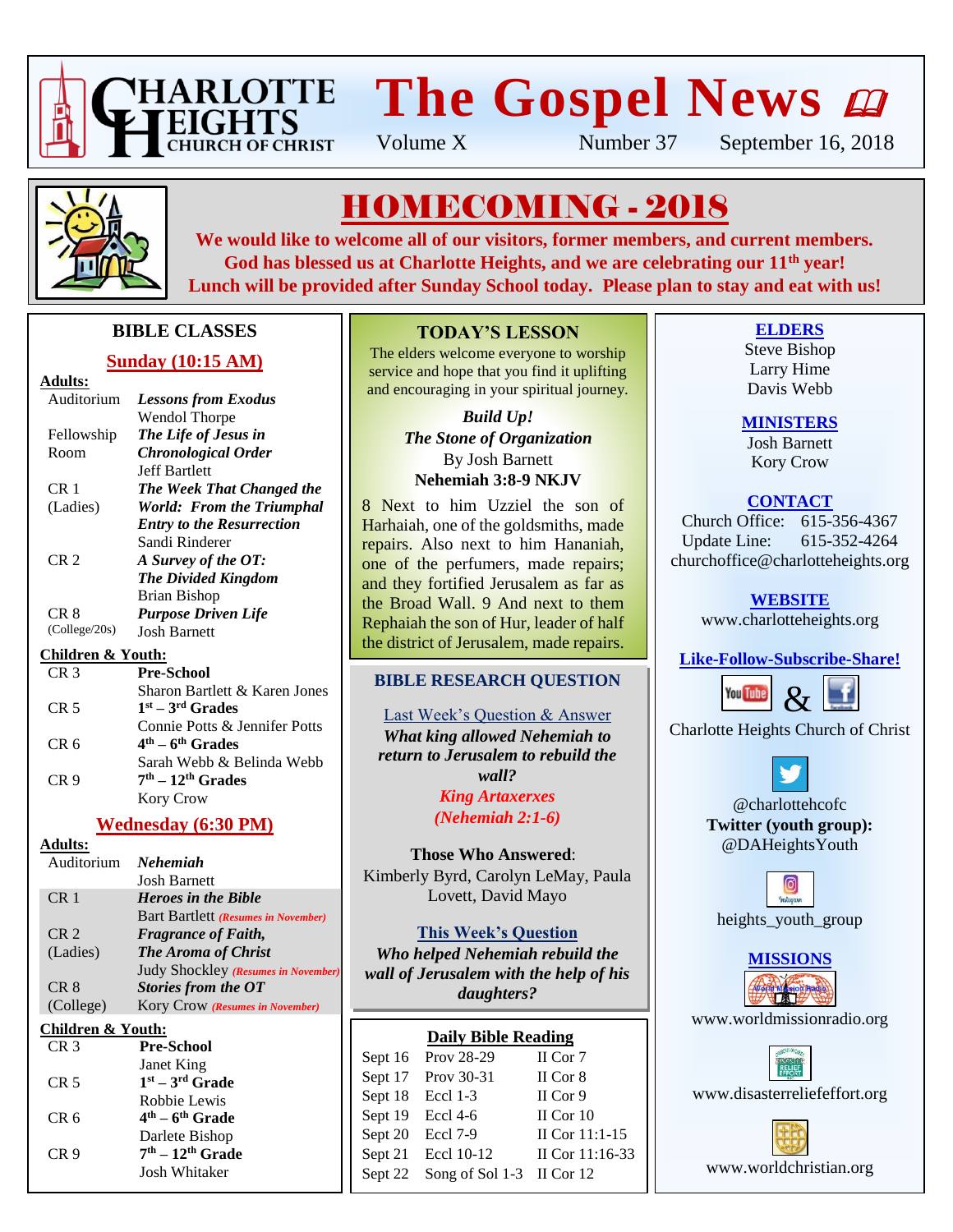## **Coming Home**





Harold DeMoss was a navy air pilot who crashed on the island of Oahu in July of 1945. The DeMoss family had all but lost hope of burying their brother. The parents hoped to bury their son but would never see it happen. The only survivor of Harold's immediate family thought he may not see him come home, either. Imagine the relief of the brother and his family to know this long ordeal has ended. Don't you think coming home means something special to them?

I'm glad you are here with us today. It's a special day as we honor all present and former members.

Thank you for coming home.

In Him, Josh Barnett

## *Sign-Up at the News Table for the following events:*

**Kidspiration Luncheon September 30** *See Page 3*

## **Other Upcoming Events**

**Lads-To-Leaders Kickoff TODAY – 4:00** *See Page 3*

**Friday Night Singing – Sept. 21** Pennington Bend Church of Christ 2801 McGavock Pk, Nashville, TN

**CARE Team – September 23** The CARE Team will meet after the Sunday Night Services. Please bring food.

**Bordeaux Hospital - September 30** This will be our date for September instead of September 2nd .

**Bordeaux Hospital – October 7** Come and help transport the patients to the worship service.

**Church-Wide Picnic - October 7** *See Page 3*

## Thank You

Thanks to the ladies of the church for the cards and phone calls that I have received.

**In Christian Love, Evelyn Kittrell**

## Responses

We rejoice with **Tami Wilson**, who responded to the invitation last Sunday evening. Tami asked for prayers for strength as she deals with things in her life. Please keep Tami in your prayers.

Friday Night Singing – Thanks! **Thanks to everyone who helped with the Friday Night Singing on September 7th .**



Thanks to those who set up, fixed food, led singing, and attended. We had a total of 95 present.

# **Ghouls Night Out - October 11** Show, PDF, or printed hardcopy.

All ladies of the congregation are invited to a Halloween Party on

October  $11<sup>th</sup>$ . Details coming soon. Save the Date!

## **Wedding**

Please join us for the wedding of **Courtney Marie Hime** and **Larry Eugene Farris** on Saturday, September 29<sup>th</sup> at 3:00 PM. Charlotte Heights Church of Christ

In lieu of gifts, the couple asks that donations be made to **World Mission Radio Network** to help with the completion of a Christian orphanage in Kisumu, Kenya Africa. There will be a gift table at the wedding to receive these donations.

## Revelation Series – DVDs

**If you requested a DVD of the Revelation series taught by Mike McAlister, it is on the table in the Visitor Center.**

If you requested a copy of the PowerPoint Presentation, please contact the church office and let us know the format that works best for you: *PowerPoint Presentation, PowerPoint* 

## Homecoming – Thanks!

Thanks to everyone who has played a part in today's Homecoming activities. Many people have used their time and talents to make it a success!

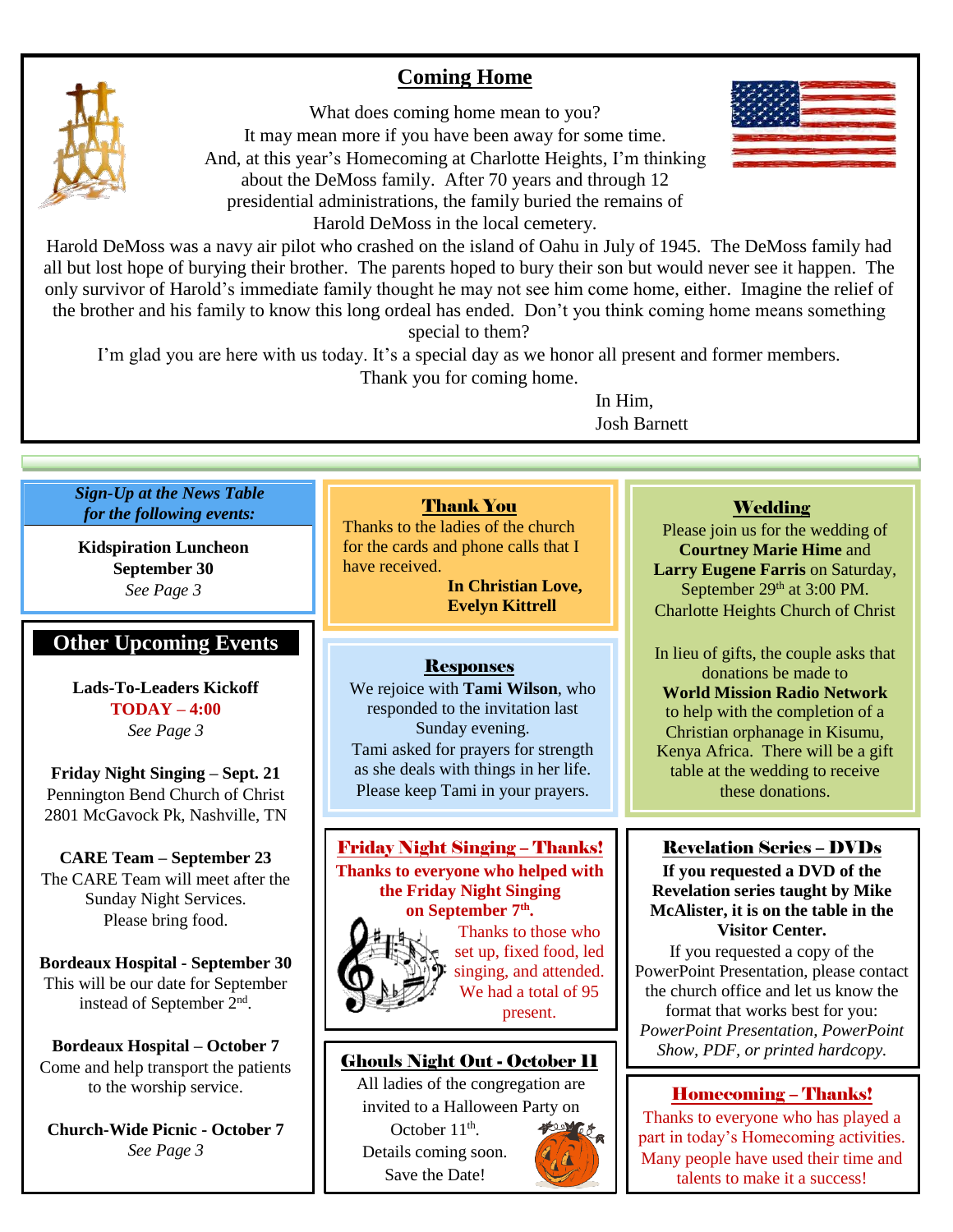

## HOLY WARS - THE FAITH AWAKENS

This week in **Kidspiration**, Sue Skywalker has some bad news to share with her trainees. Are Finn, Rey, and Han Solo ready to be true Bible Jedi on their own? We'll find out on Sunday. We will study Acts chapter 20 and learn how Paul left the church in Ephesus and encouraged the Elders of the church there as he left to continue his work.

## **May the Faith Be With You!**

Our memory verse is **Hebrews 11:6** *"And without faith it is impossible to please God, because anyone who comes to Him must believe that He* 





*And be kind to one another, tenderhearted, forgiving one another, even as God in Christ forgave you. -- Ephesians 4:32*

One of the hardest things to do is to be kind and forgiving to people, especially when those people have done you wrong. When someone mistreats you, the normal response is to get back at them, to hurt them like they've hurt you, to give them the silent treatment, or to just do something to teach them a lesson. That's what is considered normal. That's how most people live their lives.

The Bible stands that on its head and tells us, as Christians, to be different. We're challenged to not get back at someone but to forgive them, just like God forgave us. Doing this isn't normal, and it isn't easy, but its what's right.

So, challenge yourself today to push past what's easy and choose to be kind and forgive others. *(\*Portions taken from studentdevos.com)*

#### **UPCOMING EVENTS Sunday Funday – September 30**

**Youth Devotional – September 30** After Evening Service

## **Celebration Youth Rally - November 4-6**

Sign-up deadline is October  $16<sup>th</sup>$ Sign up in the Youth Room

# **Kidspiration Luncheon September 30**

The **Kidspiration Finale Luncheon** for the end of this quarter will be on September 30<sup>th</sup> in the Fellowship Room. Lunch will be provided. We will also have a finale skit and an activity for the children. Please sign the list in foyer, if you plan to attend.

# **Youth Group – Sunday Nights**

We are going to start a rotating schedule of Youth programs on Sunday nights for all ages up through  $12<sup>th</sup>$  grade. The  $7<sup>th</sup> - 12<sup>th</sup>$  grades will rotate on the

following schedules.

- **1 st Sunday Lads-To-Leaders**
- **2 nd Sunday SOAP / Boys**
- **3 rd Sunday Lads-To-Leaders**
- **4 th Sunday SOAP / Boys**
- **5 th Sunday Lads-To-Leaders Service**
	- **(No Class)**

KIDS Lab will be provided for  $6<sup>th</sup>$  grade and younger, but all are welcome to participate in the Lads-To-Leaders activities on those particular weeks.

## **Please join us TODAY at 4:00 in the Fellowship Room for an important Lads-To-Leaders Kick-Off Meeting.**

This is for all ages K to 12 and their parents. It is also open to anyone who would be willing to assist or teach and to those who would just like to get more information on the program.



Plans are being made to develop our own internal materials for a new

 $L2L$ 

**Kidspiration Club** program that

will begin next August. High level plans have been made, and we are now in need of people who will be willing to work on the development of detail plans and materials. If you would like to help develop these materials, please see **Amy Jo Green** or **Sandy Hime**.

# **Church-Wide Picnic**

**Sunday, October 7 th**

Make plans to attend our Annual Church-Wide Picnic on Sunday, October 7<sup>th</sup>. Plans are being finalized.



Evening services will be held at the picnic.